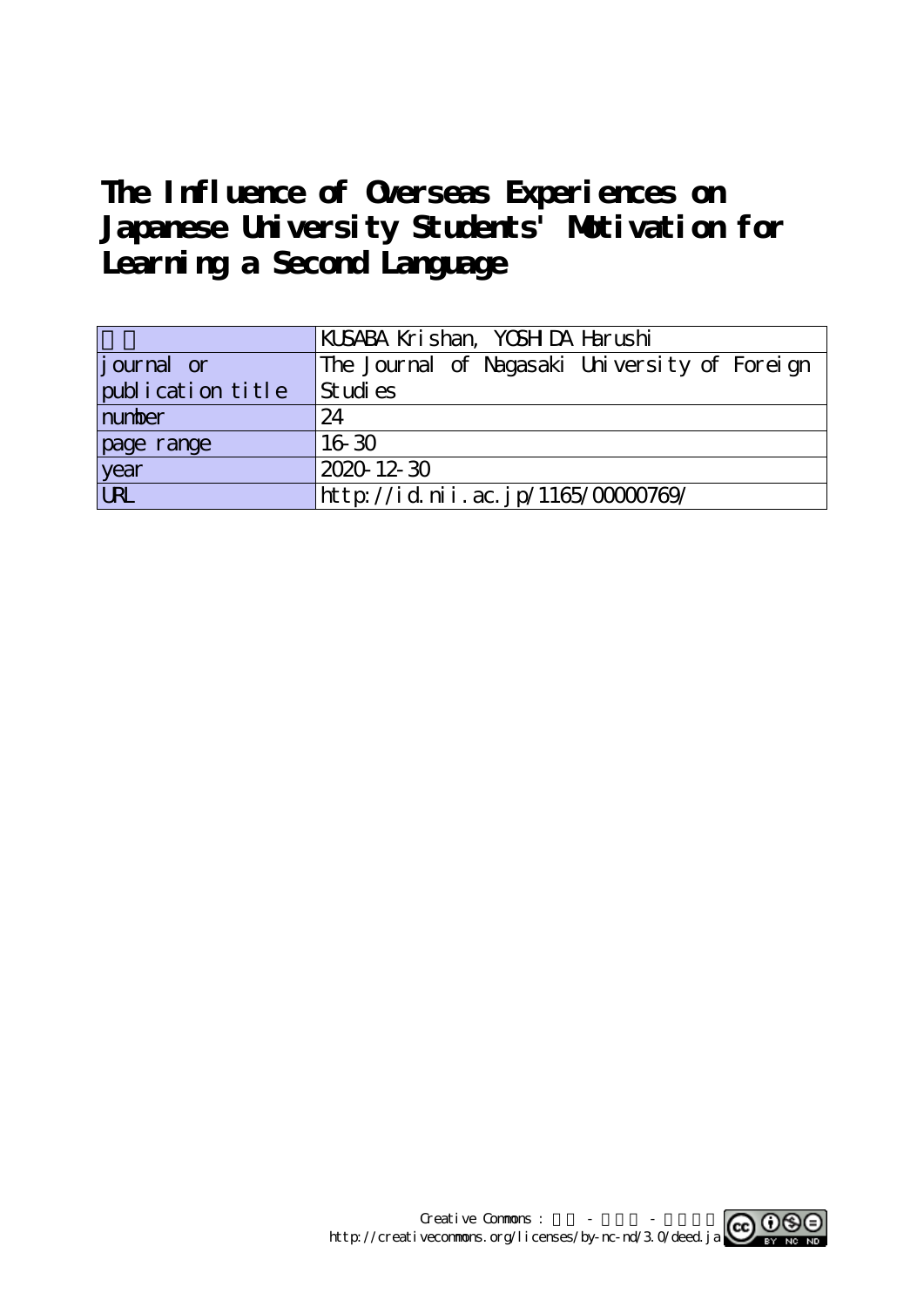The Journal of Nagasaki University of Foreign Studies No. 24 2020

# The Influence of Overseas Experiences on Japanese University Students' Motivation for Learning a Second Language

KUSABA Krishan, YOSHIDA Harushi

日本人大学生の第二言語学習への動機付けに与える海外留学の影響

草場 クリシャン・吉田 治志

**長崎外大論叢**

**第24号 (別冊)**

**長崎外国語大学 2020年12月**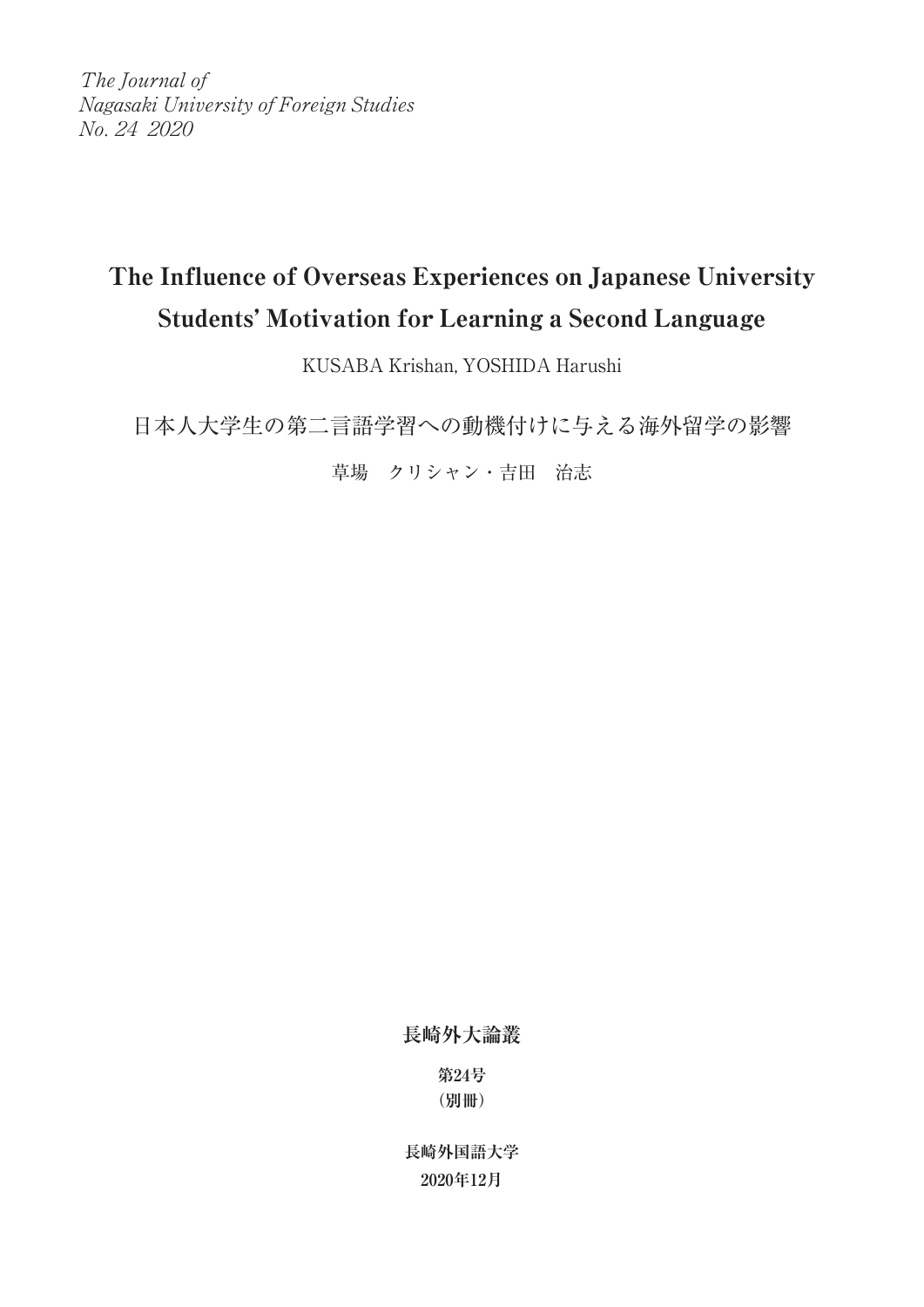# The Influence of Overseas Experiences on Japanese University Students' Motivation for Learning a Second Language

KUSABA Krishan, YOSHIDA Harushi

日本人大学生の第二言語学習への動機付けに与える海外留学の影響

草場 クリシャン・吉田 治志

#### Abstract

The impact of Japanese university students' overseas experience for study (OE) on their motivation for learning a second language (L2) is a topic that has not been extensively researched. This study, therefore, aims to investigate the impact of an OE on the motivation for foreign language (FL) learning from a group of 51 Japanese university students. Namely, how their pre-OE motivational status encouraged by various cultural factors was compared to that of their post-OE status. The results indicated that their OE enhanced their L2 proficiency. There were significant improvements in their language ability post-OE as almost all moved to a higher CEFR-level rating. In addition, the initial non-preferred factors, such as "Listening to songs", "Reading books, journals, and newspapers" and "Writing an essay" were more increasingly preferred by the participants for L2 learning as opposed to other factors, namely "Talking to foreigners" and "Watching movies or TV programs (entertainment)", even though these placed higher points on verbal communication than that of literacy. Conclusively, the results showed students' remarkable progress in L2 acquisition after OE. In addition, their motivation for L2 learning cultural factors related to listening, reading and writing, was remarkably enhanced after OE for entertainment and speaking, whereas the participants assume their progress in verbal communication increased. Therefore, a participant might have made an unconscious but greater effort to improve literacy skills using reading and writing during their overseas study.

#### **論文要旨**

日本人大学生の海外留学経験が第二言語習得の動機付けに与える影響については十分に解明されていな い。したがって、本研究は外国語習得への動機付けに与える学生の留学経験の影響を明らかにするために、 様々な文化的要因で高められた動機付けのレベルを留学経験前後で比較した。51名の留学経験者が多肢選択 とリカルドスケールを用いた設問によるアンケート調査に参加した。その結果、海外留学経験は言語習得を 強く促進した。すなわち、学生は留学後に CEFR レベルが統計上有意に向上した。さらに、参加者はリテラ シーよりも会話コミュニケーションの進歩に高い評価を与えていたが、雑誌、書籍、新聞の閲覧(リーディ ング)、作文(ライティング)のような当初優先されていなかった要因は、会話(スピーキング)および映 画・テレビ視聴(娯楽)のような優先されていた要因にくらべて参加者の第二言語習得のための動機付けを 留学後により高めた。結論として、留学経験後に学生の第二言語習得で顕著な進歩がみられた。さらに、参 加者は高評価を与えていたが、リスニング、リーディング、ライティングに関わる文化的要因がスピーキン グより顕著に動機付けを高めた。海外留学中に参加者はリーディング、ライティングを利用したリテラシー に無意識であっても相当な努力をしていたことが示唆された。

**Key words**: Motivation, Second Language Learning, Overseas Experience, Japanese Students **キーワード**:動機付け、第二言語習得、海外留学経験、日本人学生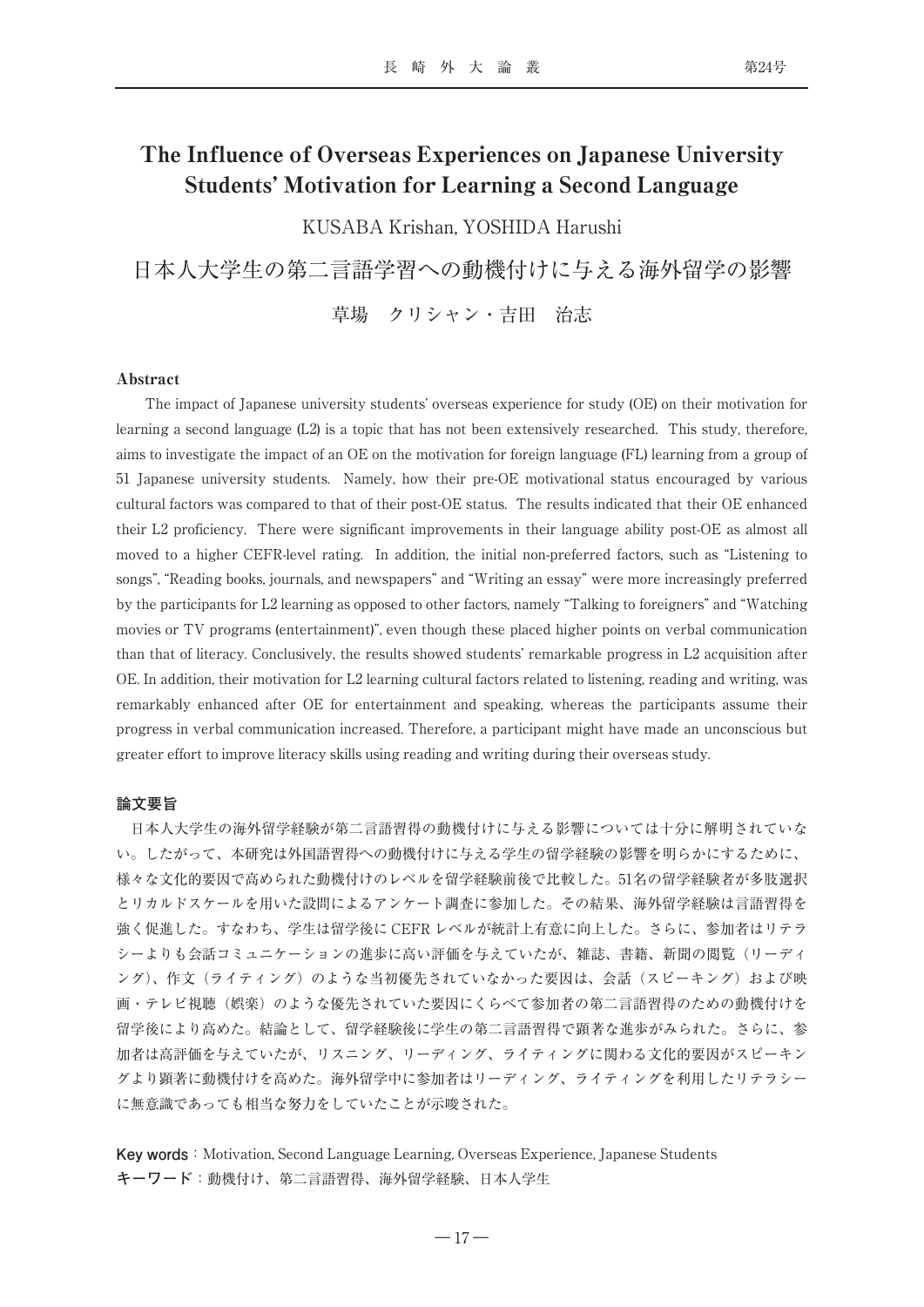# 1.Introduction

The study of a second language (L2) is an essential skill for those who wish to be involved in international activities. Therefore, educational authorities in most countries require school students to learn at least one foreign language (FL) as a compulsory subject no later than the secondary stage of education (ages 11+) (Dwaik & Shehadeh, 2010, p 336; Ushioda, 2013, p 8). Even for proficient students, the acquisition of a language requires a tremendous and constant effort that consumes a large portion of their educational lives. When trying to attain proficiency in a language, motivation has been considered by some researches as a key influential issue in FL acquisition (Chang, 2002; Mahadi & Jafari, 2012; Anjomshoa & Sadighi, 2015). Therefore, over the years there have been various surveys and research projects conducted around this topic (Root, 1999; Matsumoto, 2009; Lightbown & Spada, 2013).

According to Gardner's theory, language learning motivation can be strongly influenced as a "result of an interaction with the  $L2$  culture" (Guerrero, 2015, p 98). Intercultural contact with foreigners has played a significant role in affecting L2 students' motivation compared to that of students without such an experience (Ushioda, 2013, p 3; Aubrey & Nowlan, 2013). Other researchers found that there was a positive correlation between an overseas experience for study (herein referred to as OE) and students' motivation for L2 learning (Anderson & Lawton, 2015). However, these studies showed that specified measures were not implemented to assess how an OE impacts Japanese students' attitudes related to their motivation of learning an L2. Various types and levels of motivation have been examined (Root, 1999, p 5), and research relevant to L2 motivation appears to be complex. Consequently, there is a need to investigate more specific features of motivation and narrow the focus onto particular aspects which could better illustrate the Japanese context, such as an individual's foreign cultural interests, target jobs and attention to their language skills. The study's examination focus will be on motivational changes through OEs and how it influences L2 learning after the Japanese students' exposure to a foreign culture, and their opinions post-study abroad.

# 2.Background

In the field of foreign language learning, the word "motivation" refers to "the effort learners put into an L2 (second language) as a result of their desire or need to learn it" (Ellis, 1997, p 141). It is a key element which has the potential to directly influence a student's result in their learning activities when trying to acquire their L2 or develop specific language skills (p 141). To tackle their acquisition of L2 skills, learners have to create strategies that help them successfully realize their goals. In order to examine learners' psychological aspects, various surveys have been conducted by other researchers that have observed different types of motivation for studying an FL (Nayan et al., 2014; Kusaba, 2017). However, the role that motivation plays in maintaining a university students' interest or determining the consequences after studying their L2 abroad in a country where it is natively spoken is not completely clear.

Motivation for learning an L2 has been surveyed since the 1960s (Guerrero, 2015) where the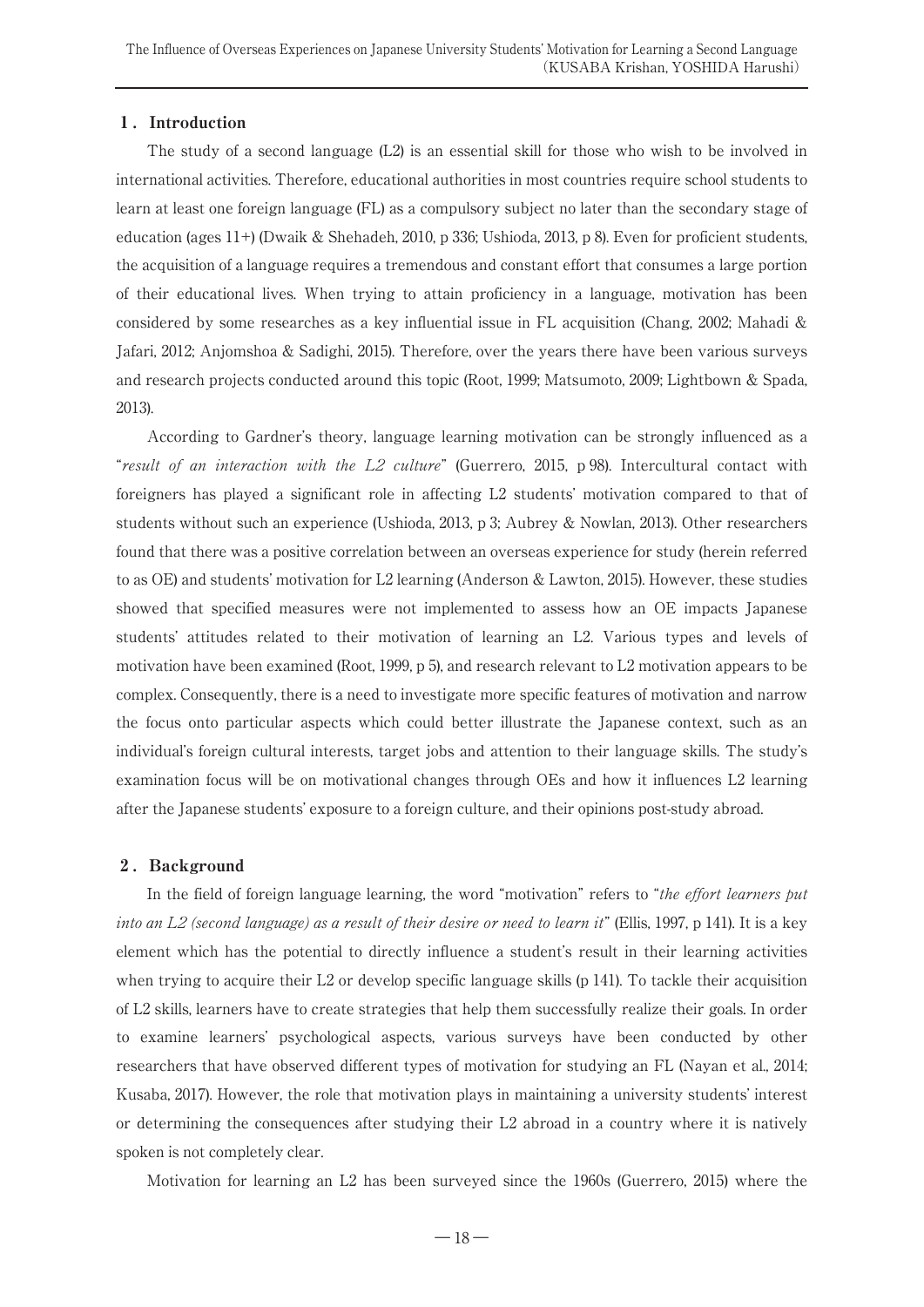effects of "integrative" and "instrumental" motivation were the main focus of several studies (Root, 1999; Mahadi & Jafari, 2012; Yung, 2013). Although both motivational types have related outcomes, integrative motivation is, more so, referred to as relevant towards the arousal and maintenance of curiousness, and is involved in "a learner's particular interest in a specific culture" (Root, 1999, p 2). This results in a person's favorable attitude toward the target language community and their wish to integrate or adapt to the new culture (Lightbown & Spada, 2013). On the other hand, instrumental motivation is derived from the influence of an external factor or reason, such as a job promotion or entry into a university (Ellis, 1997, p 75).

While very informative, these orientations did not provide a sufficient explanation on how to measure a learner's influence on their attitudes towards L2 acquisition. Meanwhile, those concepts of motivation were extended to other models, such as resultative motivation and intrinsic motivation (Root, 1999; Dwaik & Shehadeh, 2010). The former is described as the learner's attitude changing after experiencing something. In other words, success in communication with foreigners can promote further effort to improve a person's FL capability (Vicente et al., 2010). In the latter motivation type, learners were only intrinsically motivated without any distinctive purposes or tasks (Ellis, 1997, p 76). As previously mentioned, multiple investigation that have taken place have predominantly focused on the effects of integrative and instrumental types on learners (Dörnyei, 1998; Root, 1999).

The "Self-Determination Theory" (Ryan & Deci, 2000 a; Anjomshoa & Sadighi, 2015) suggests, psychologically, that "people's inherent growth tendency and innate psychological needs are the basis for their self-motivation and personality integration" (Ryan & Deci, 2000 a, p 68). It tries to estimate their strength of self-determination in relation to learning strategies, performance and persistence (Vansteenkiste et al., 2006, p 19). In this theory, the former (intrinsic) was fundamentally a more prominently self-determinant factor than the latter (extrinsic). The former was defined as "the doing of an activity for its inherent satisfactions" (Ryan & Deci, 2000 b, p 56), and the latter as "a construct that pertains whenever an activity is done to attain some separable outcome" (Ryan & Deci, 2000 b, p 60).

Aside from the language levels of integrative and instrumental motivation, Dörnyei (2007) set up the additional components of FL learning motivation as the "Learner Level" and the "Learning Situation Level" (Root, 1999; Matsumoto, 2009). The learner level contains necessity for achievement and self-confidence, whereas the other was subdivided as components of course-specific, teacherspecific and group-specific, "which take into account specific motivational factors connected with course, the teacher, and the group of language learners with which an individual interacts" (Root, 1999, p 4). However, those factors could be regarded as "complimentary rather than distinct" (Vicente et al., 2010) and it might be difficult to separately evaluate the effects they have on learner's motivation. For example, cultural interest relates to both integrative and intrinsic motivational types. Therefore, there is a need to investigate influential factors on motivation, by focusing on the specific aspect or the phenomenon relevant to an individual's foreign cultural interest, target job and attention to language skills to avoid confusion caused by these complex types or levels of motivation.

It is presumed that a student's successful OE will have a positive effect on their desire to improve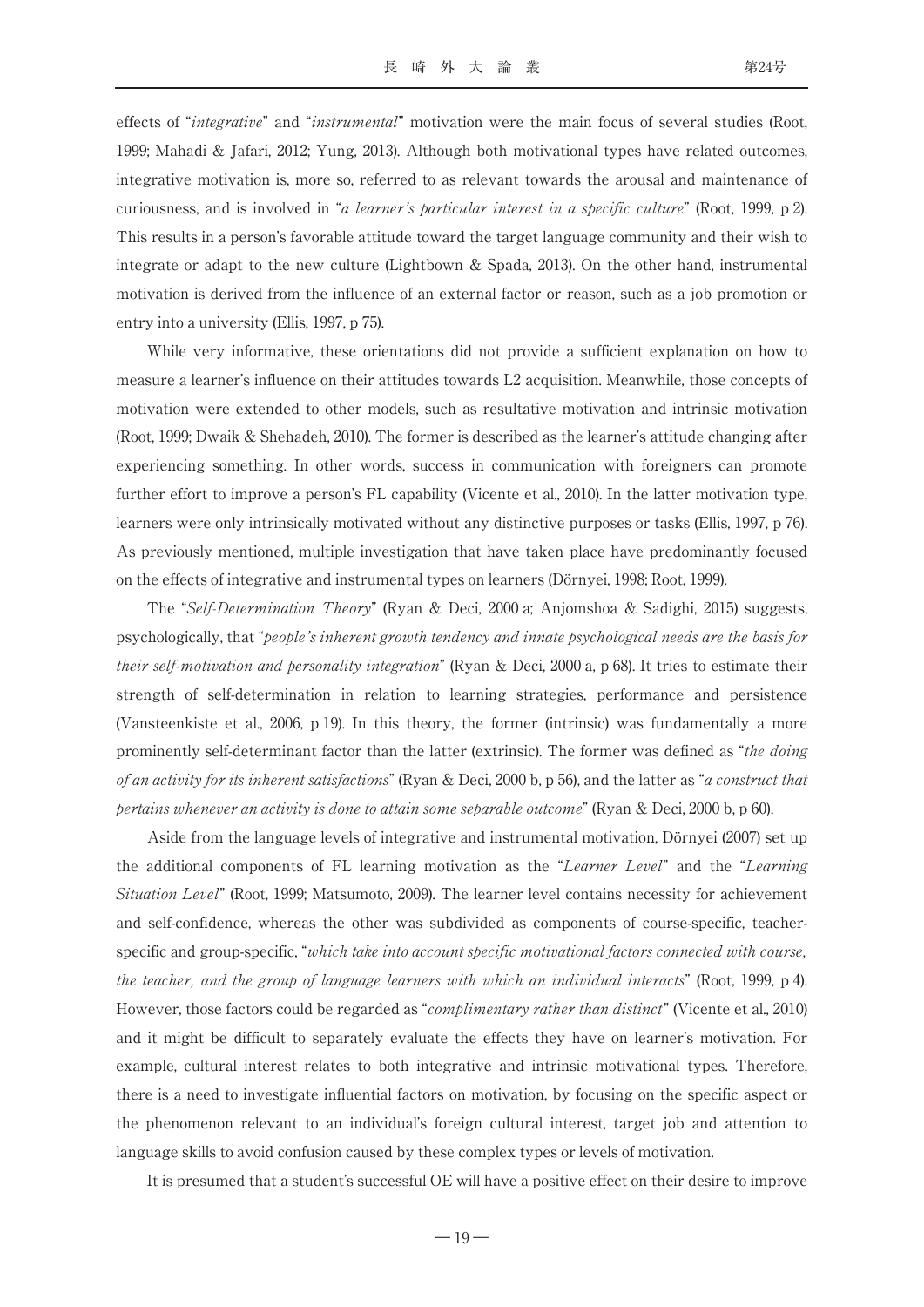their L2 proficiency. In short, their willingness to go abroad closely relates to both integrative motivation and instrumental motivation because of their attitudes towards the target language community and job promotion (Yashima, 2013, p 39). This was demonstrated by a study in Palestine where it was found that students study English only as an educational tool and career advancement, while still holding unfavorable views of western countries (Dwaik & Shehadeh, 2010, p 345). Generally, integrative motivation was evaluated to "be the stronger predictor of successful learning than instrumental motivation" (Lightbown & Spada, 2013, p 87). For example, immigrants are usually extremely interested in their new community and have strong desire to communicate with residents. Consequently, they can obtain a substantial insight into their new community and culture by learning the language. On the other side, learner motivation derived from job promotion or work-related incentives are not easily sustainable after learner goals are achieved. Within many Japanese universities, students have to endure tough educational systems of "*grammar-focused English*" demotivating them throughout their elementary and secondary school life, bringing them to a stage where they are reluctant to verbally communicate, instead preferring written communication (Ushioda, 2013, p 5). They may also lose their will for learning an L2 or avoid communication with communities speaking it. Furthermore, students may be confused due to the discrepancy between their grammar, reading and vocabulary-oriented secondary education, and the sudden shift to a communication-oriented higher education. In relation to the educational circumstances of first-year university students, Aubrey & Nowlan (2013) noted that "intercultural contact played a significant role in affecting students' motivation at an international university but not for a non-international university" (p 145). If a study abroad experience could encourage their targeted intercultural communication and inspire L2 learners to their interests in international affairs, they could show some potential to reach their goals with their L2 acquisition and subsequent proficiency. In other words, it is anticipated that an OE may encourage them to achieve a greater level of L2 acquisition.

Data was collected via questionnaires to investigate the relationship between a phenomenon and its characteristics (Dörnyei, 2007, p 34). Before the implementation of surveys, the sample size, population representativeness and characteristics, such as gender, age, individual attitude towards teachers, experiences of exposure to FL and initial level of FL, had to be considered. Conclusively, this research project could be potentially directed towards implementation of a combination of questionnaires and semi-structured interviews. However, a quantitative approach was prioritized to oversee the general phenomena of an OE influence on students' motivation via data collection from numerous participants.

# 3.Research Questions

After examining previous studies, the following questions are prominently related to the overseas study influence on motivation for learning an L2.

⑴ Did the overseas study experience of Japanese university students have a positive impact on their motivation for learning an L2?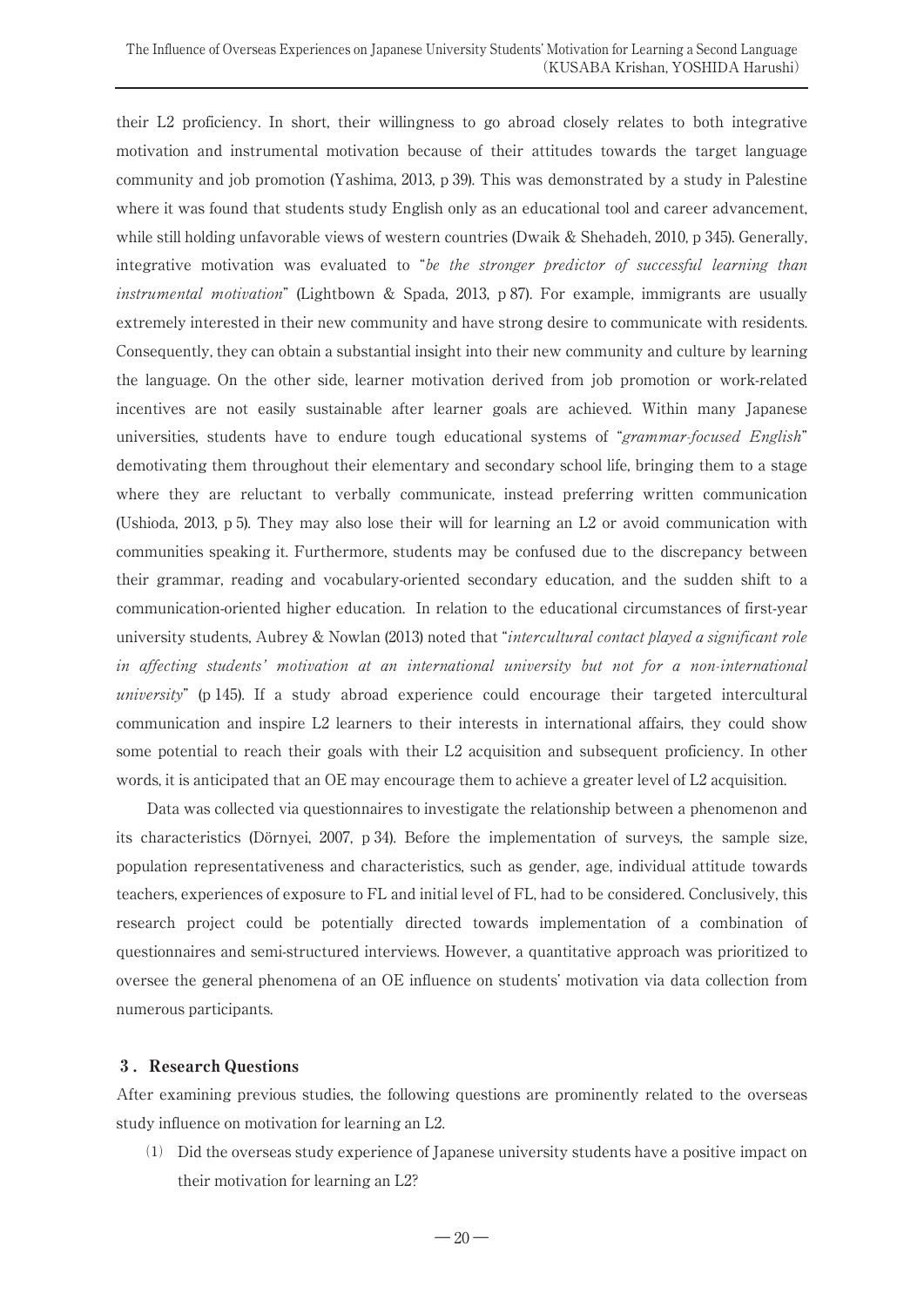In other words, was their motivation for L2 learning before overseas study enhanced after returning to Japan?

⑵ What language skills were the participants most interested in?

Or were any significant changes elucidated in the four language skills such as listening, speaking, reading and writing between the subjects pre- and post- study abroad?

⑶ What factor strongly influenced them to learn an L2 and study abroad?

For example, did encouragement originate from friends and families, music and entertainment, or research interests that inspired their learning of an L2?

#### 4.Data Collection Procedures

A survey was prioritized using questionnaires to investigate the comprehensive feature of student OE on their L2 learning motivation in this study due to limitations with human resources and time constraints. A total of 72 questionnaires were delivered to students at the university with overseas experience as a convenience sample (46 English-major, 21 Korean-major, 5 other languagemajor). 21 papers were returned incomplete leaving the final total comprising of 51 participants including 29 English, 17 Korean and 5 other language majors. Despite their different affiliations, the questionnaire style was exactly the same for all, except for initial terms relevant to their target languages, visiting countries and language proficiency tests (Appendix). All participants had studied abroad within the last 18 months at the time of data collection, meaning that their experiences and thoughts were relatively recent with many currently in the process of searching for post-graduation employment. For statistical analysis, a Chi-squared test was used to compare language proficiency, against the CEFR scale, and ratings were presented as a Likert scale about the participant's impact of cultural factors that inspired their motivation before and after their OE. No covert data was collected, and to ensure anonymity no data that could lead to participant identification was included in the question (see appendix), and the study was explained to all participants and they were asked for approval prior to distribution (Polio & Friedman, 2017, p 188-189).

#### 5.Results

The initial and the current language levels of the subjects were summarized in Table 1 indicating the participants' improvement in language proficiency during their university career with a statistically significant difference ( $p$ <0.01). Table 2 displays the duration of the respondent's OE in which students with one-year experience accounted for two thirds, whereas those with short-term experience numbered at 7 people. Students citing speaking as the most important skill were most predominant followed by listening, whereas many respondents considered writing or reading as less important (Table 3). Additionally, many respondents showed preference for target jobs in the hospitality and airline industries where they might regard verbal communication as a more useful tool (Table 4).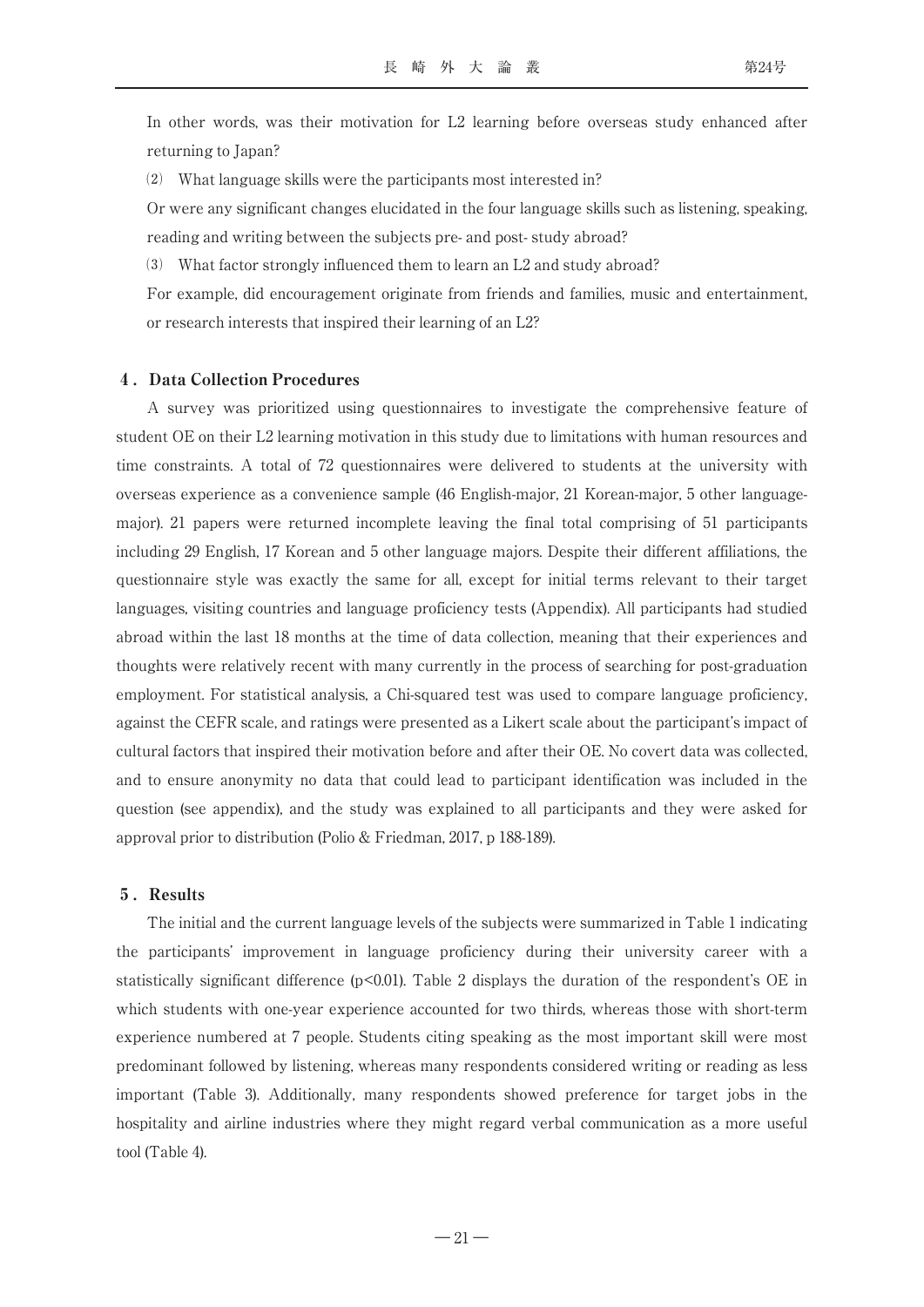|         | Pre-A 1          |    | R | R <sub>0</sub> | ⌒<br>$\sim$ $\sim$ |
|---------|------------------|----|---|----------------|--------------------|
| Initial | $\sqrt{2}$<br>⊥∪ | ŦΩ |   |                |                    |
| Current |                  |    |   |                | $\Omega$<br>41     |

Table 1: The initial and current level of participants in FL proficiency  $(P=3.3 \times 10^{-8}$  \*\*)

\*\*: P < 0.01 Statistically Significant; the first row indicated the students' language proficiency levels in accordance with the standard of Common European Framework of Reference for Languages (CEFR). For English major students, the levels from Pre-A 1 to C 1 refer to those from Class 1 to ACE, respectively. The second and the third rows showed the distribution of the students' language levels at the start of their academic carrier and the present. They progressed significantly during their university career.

Table 2: Study Abroad Experience of the subjects

| 4 weeks> | 1 semester | 2 semesters | > 1 year |
|----------|------------|-------------|----------|
|          |            |             |          |

The first row indicated the length of time studying overseas. 4 weeks>: short-term study; 1 semester - OE of a semester (half year); 2 semesters - OE of 2 semesters (one year); > 1 year: OE exceeding one year - the second line showed students' distribution.

Table 3: Language Skills emphasized by students with OE (multiple-choice question)

|                 | Speaking | Listening | Writing | Reading |
|-----------------|----------|-----------|---------|---------|
| Most Important  |          |           |         |         |
| Less important* |          |           | ے د     | ⊥∪      |

The first row indicated language skills. The second and the third rows showed distribution of the students expressing each skill as most important and less important one, respectively. \*Some students choose not to designate a less important skill.

Table 4: Distribution of current target jobs (a multiple-choice question)

| Hotel or<br>Travel<br>Industry | International<br><b>Business</b> | Banking<br>or<br>Finance | Tele-<br>communication | Manufacturing<br>industry | Education<br>or<br>Research | Emergency<br>Service | Airliner or<br>Transport<br>Industry | Political<br>Sector | Interpreting | others |
|--------------------------------|----------------------------------|--------------------------|------------------------|---------------------------|-----------------------------|----------------------|--------------------------------------|---------------------|--------------|--------|
| 25                             |                                  |                          |                        |                           |                             |                      | 14                                   |                     |              |        |

The first and second lines indicate students' target jobs and their respective distribution.

# The Participants' Motivational Ascending After Overseas Experiences

Figure 1 indicates the student distributions of recognition in L2 level changes. Even though most students stated that there was at least slight improvement in all language skills, the rates of remarkable progress were less in reading and writing skills than those in listening and speaking. This suggests that they did not acknowledge their improvement in literacy skills in comparison with verbal communication skills.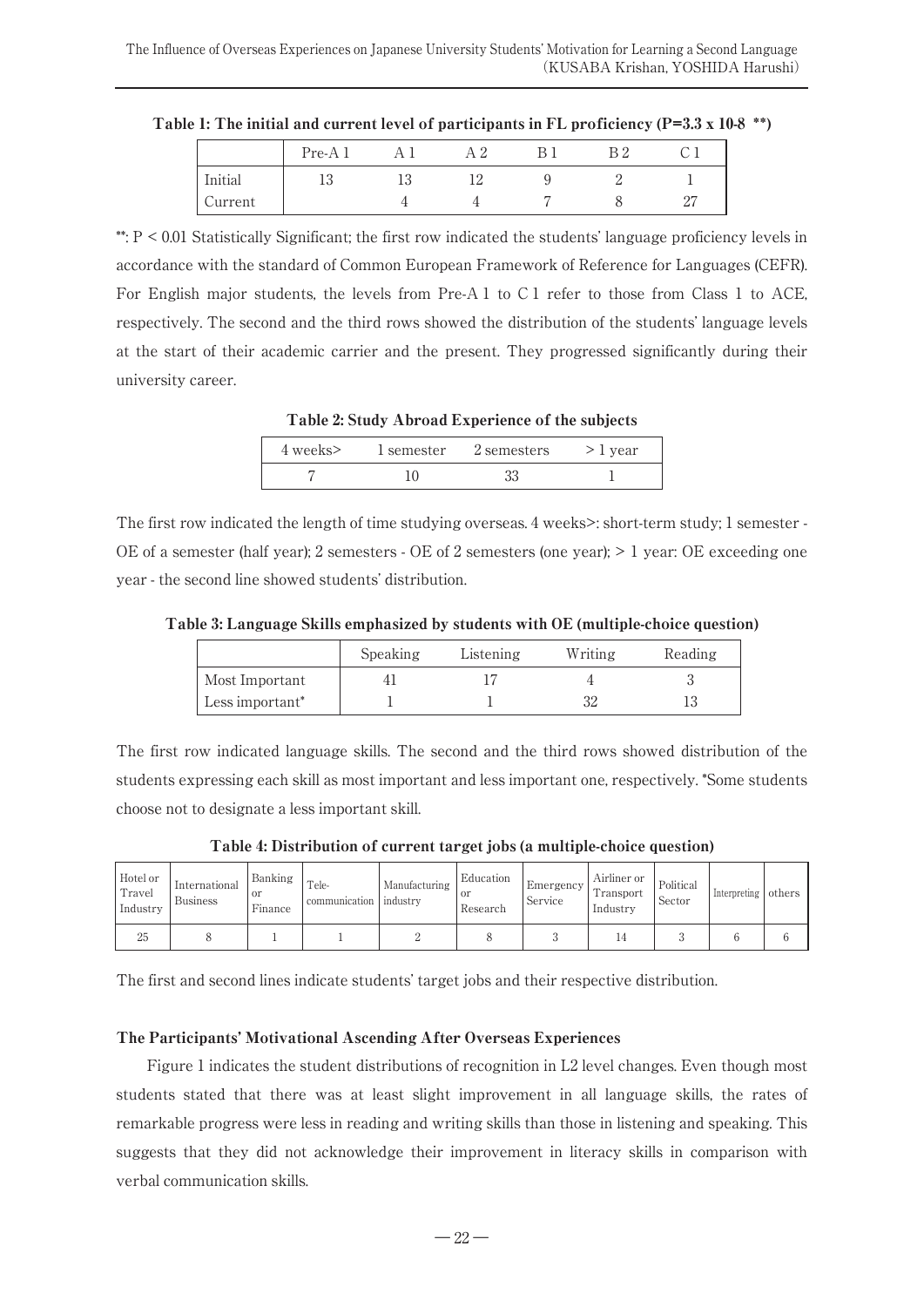

Figure. 1: Distribution of Student's Assessment about Changes in Language Levels per Language skill

The vertical axis indicates language skills with the bottom word "General" referring to comprehensive language skill. The figures inside the bars show the respondent numbers assigned to each category. Table 5 implied that foreign cultural issues increasingly affected the students' motivation of learning an L2 after their OE. Specifically, they were increasingly inspired post-OE by "Listening to songs" (listening) and "Reading books, newspaper or magazines" (reading) of their motivation (P value = 0.015 and 0.047, respectively). In addition, the P value of "Writing an essay" (writing) towards the null hypothesis was 0.067 close to the critical point of 0.05 whereas "Talking with foreigners" (speaking) and "Watching movies or TV programs" (entertainment) indicated the P values of 0.57 and 0.23, respectively, suggesting no significant difference (Table 5). The two latter factors had already been an incentive for the respondents to learn an L2 before their departures. Consequently, these results suggested that their motivation for previously non-preferred skills, such as reading and writing, strengthened rather remarkably in contrast with their preferred skill of speaking during the OE.

Table 5: Distribution of Students Motivational Status Encouraged by Cultural Factors Before and After OE

|              | Before OE         |       |    |                  |          | After OE                   |       |    |                  |                      |          |
|--------------|-------------------|-------|----|------------------|----------|----------------------------|-------|----|------------------|----------------------|----------|
|              | Strongly<br>Agree | Agree |    | Neither Disagree | Disagree | Strongly Strongly<br>Agree | Agree |    | Neither Disagree | Strongly<br>Disagree | P        |
| Songs        | 11                | 24    | 6  | 10               |          | 26                         | 19    | 4  | $\overline{2}$   |                      | $0.015*$ |
| Movies       | 20                | 21    |    | 3                |          | 31                         | 16    | 3  |                  |                      | 0.23     |
| <b>Books</b> | 10                | 18    | 15 |                  |          | 21                         | 21    | 9  |                  |                      | $0.047*$ |
| Essays       | 5                 | 23    | 14 | 8                |          | 14                         | 23    | 14 |                  |                      | 0.067    |
| Talking      | 29                | 13    | 5  | 3                |          | 34                         | 14    | 3  |                  |                      | 0.57     |

The left and the right halves of the table showed ratings by the subject group students before and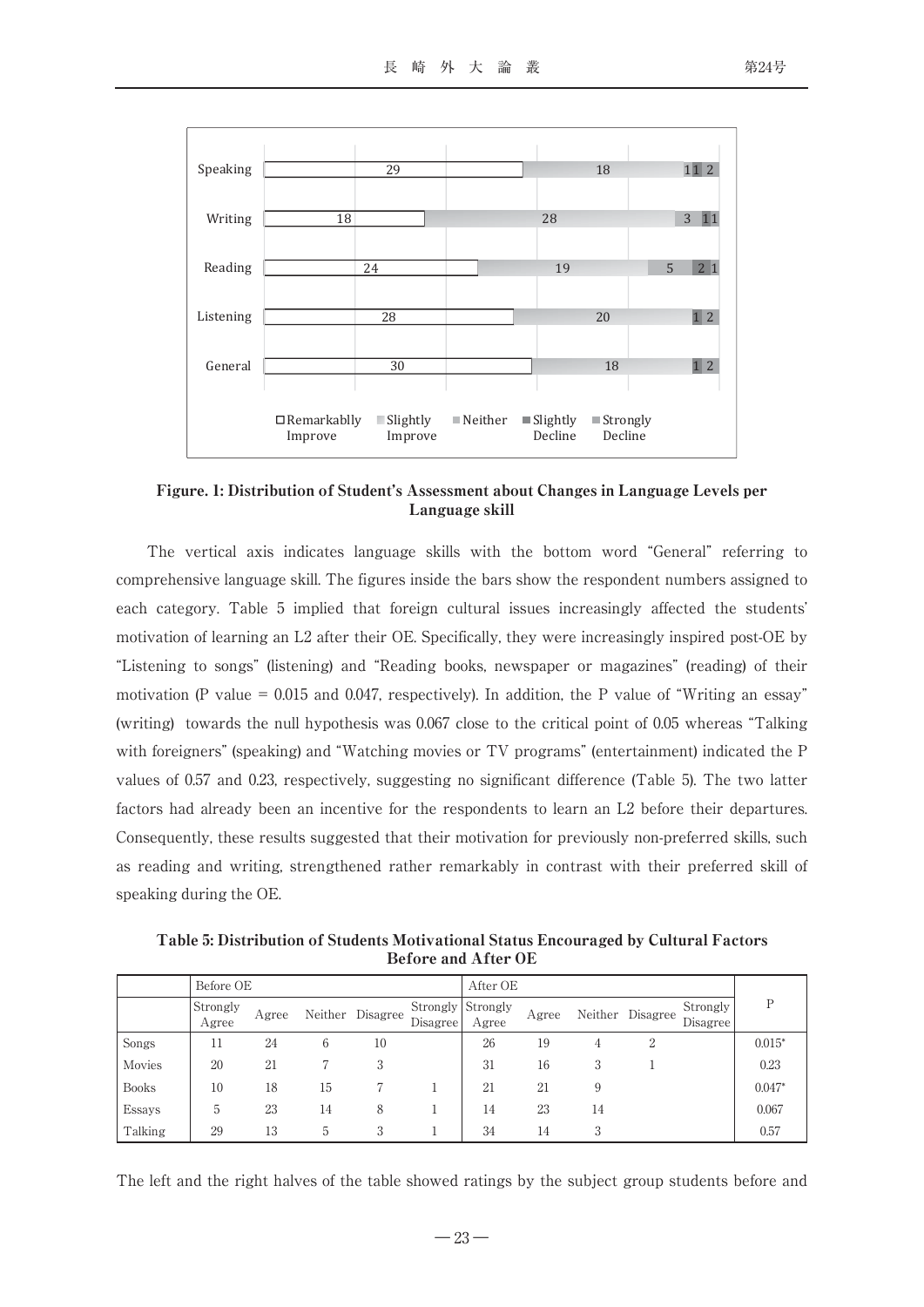after overseas experience, respectively. The first row indicated their rating criteria (Before OE: Before overseas experience; After OE: After overseas experience; P: P value = probability of null hypothesis happening). The second-sixth row expressed the distribution of student ratings relevant to listening to music, watching movies, reading books, writing essays and talking, respectively (\*p: p< 0.05; Statistically Significant).

# 6.Evaluation of the Results

The impact of cultural factors inspiring their motivation was hypothesized to strengthen after their OE. As a null hypothesis, no discrepancy was assumed to exist between students' pre-OE and post-OE motivational status encouraged by cultural factors in a statistical analysis.

# 6.1 -Impact of the Students' OE on Their Motivation for a FL Learning

Students' OE had a strong impact on their motivation for L2 learning. For example, Table 5 indicated that listening was a significant encouraging factor towards L2 learning after OE ( $P = 0.015$ ). Reading also increasingly motivated the participants for acquiring an L2 ( $P = 0.047$ ). Writing was indicated to change their motivational status with a probability of 0.067 close to a critical level, whereas most students' motivational status was not changed by speaking and entertainment between pre- and post-OE. Namely, the initially preferred factors continuously motivated the participants for L2 learning. On the contrary, the respondents gave a higher rating of L2 progress to speaking and listing than reading and writing (Figure 1). These two contradictory results suggested students' intensive but unconscious efforts focused on their non-preferred skills such as reading and writing. In other words, they might change the attitude towards literacy of dealing with documents or contracts during OE. In addition, their motivation for preferred skills as speaking was continuously maintained during OE, provoking their assumption of progress in verbal communication (Figure 1). The participants significantly improved in language proficiency  $(P < 0.01)$  after OE (Table 1). This progress and their motivational changes proved that OE positively and unconsciously made impact on their attitudes towards L2 learning.

# 6.2 -The Participants' Important Language Skills

This study implied that their language interest was focused on a verbal communication rather than on literacy. For example, Table 4 indicated that speaking was regarded as the most important language skill followed by listening. This attitude might result in the participants' preference to jobs in the hospitality and airline industries in which they assumed that verbal communication would play a main role (Table 4). On the contrary, occupations requiring reading and writing skills such as international business, banking and finance, education, research, manufacturing industries, and interpretation and translation, did not attract most students' interest for future jobs. A similar tendency was found in their responses to questions about their favorable communication methods. Specifically, they more frequently used social network services, smartphone applications, or face-to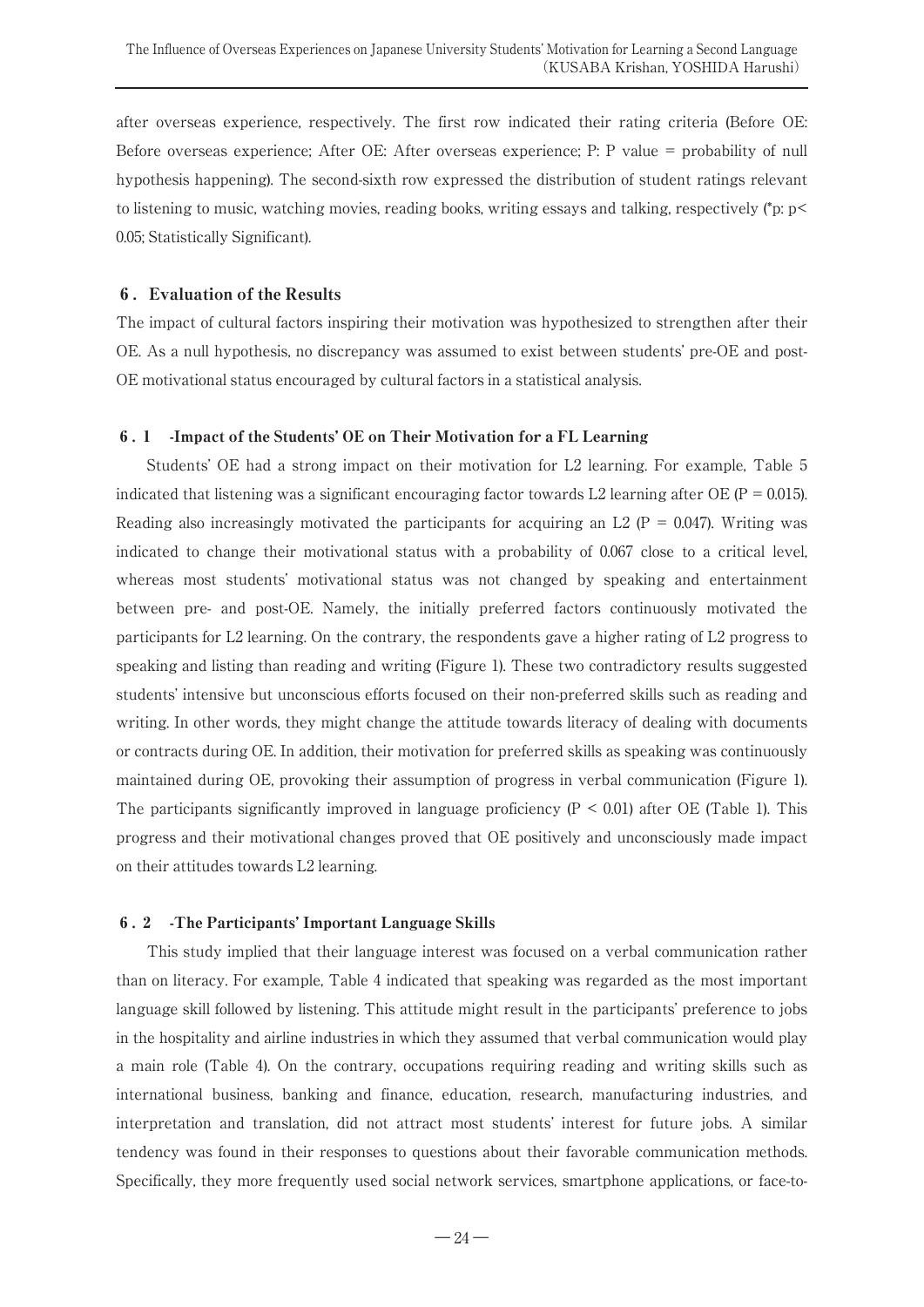face talk than web browsers and letters requiring longer messages (Table 6). This suggested the participants gave priority to verbal communication.

| Social Network Services | Web<br>Browser | Smartphone<br>Application | The Telephone Letter Writing | Face-to-Face Talk |  |
|-------------------------|----------------|---------------------------|------------------------------|-------------------|--|
| 38                      |                |                           |                              | 25                |  |

Table 6: Communication Methods (a multiple-choice question)

The first row shows communication methods which the participants frequently used. The second row indicates their distribution (a multiple-choice question).

#### 6.3 -The Influential Factor for the Students to Learn an L2

The students' cultural interests might profoundly affect their motivation for L2 learning. In addition to cultural interests, they were mainly motivated by focusing on entertainment, or their wish to communicate fluently with foreigners, whereas a limited number of students gave their attention to local events, research and future jobs (Table 7). They was less motivational influence by parents or schools than by friends. This tendency was coincident with students' motivational attitudes, showing their preference for speaking and entertainment throughout their academic careers (Table 5). Therefore, the results implied that entertainment, such as music or movies, and verbal communication more strongly motivated students for L2 learning as cultural factors.

Table 7: A Motivation Factor for a Foreign Language (a multiple question)

| Parents<br>or<br>Family | Future<br><b>Tob</b> | Friends | School Media $\frac{C}{L}$ | Interest | <b>Cultural</b> Entertainment | Communication<br>with Foreigners | Research | Local<br>Event | Holidays<br>to Foreign<br>Countries | Personal<br>Reasons |
|-------------------------|----------------------|---------|----------------------------|----------|-------------------------------|----------------------------------|----------|----------------|-------------------------------------|---------------------|
|                         |                      |         |                            |          |                               |                                  |          |                |                                     |                     |

The first row shows the students' influential factors for motivating FL learning. The second row represented the choice they selected.

#### 7.Conclusion

To clarify the impact of OE on the student's motivation for L2 acquisition, 51 Japanese students who completed an OE participated in a survey using a questionnaire. Namely, their pre-OE motivational status encouraged by various cultural factors were compared to their post-OE one. At first, the results indicated that students' OE enhanced their L2 proficiency, linguistically there were significant improvements with them moving up into higher CEFR level bands after completing their OE. Secondly, "Listening to songs" (listening), and literary skills as "Reading books, journals and newspapers" (reading) and "Writing an essay" (writing) motivated the participants for L2 learning more so than verbal communication skills as "Talking to foreigners" (speaking) and "Watching movies or TV programs" (entertainment). On the other hand, the participants assigned higher marks to progress of verbal communication than that of literacy. These contradicting results suggested the students unconsciously put great efforts into L2 learning even in their non-preferred skills during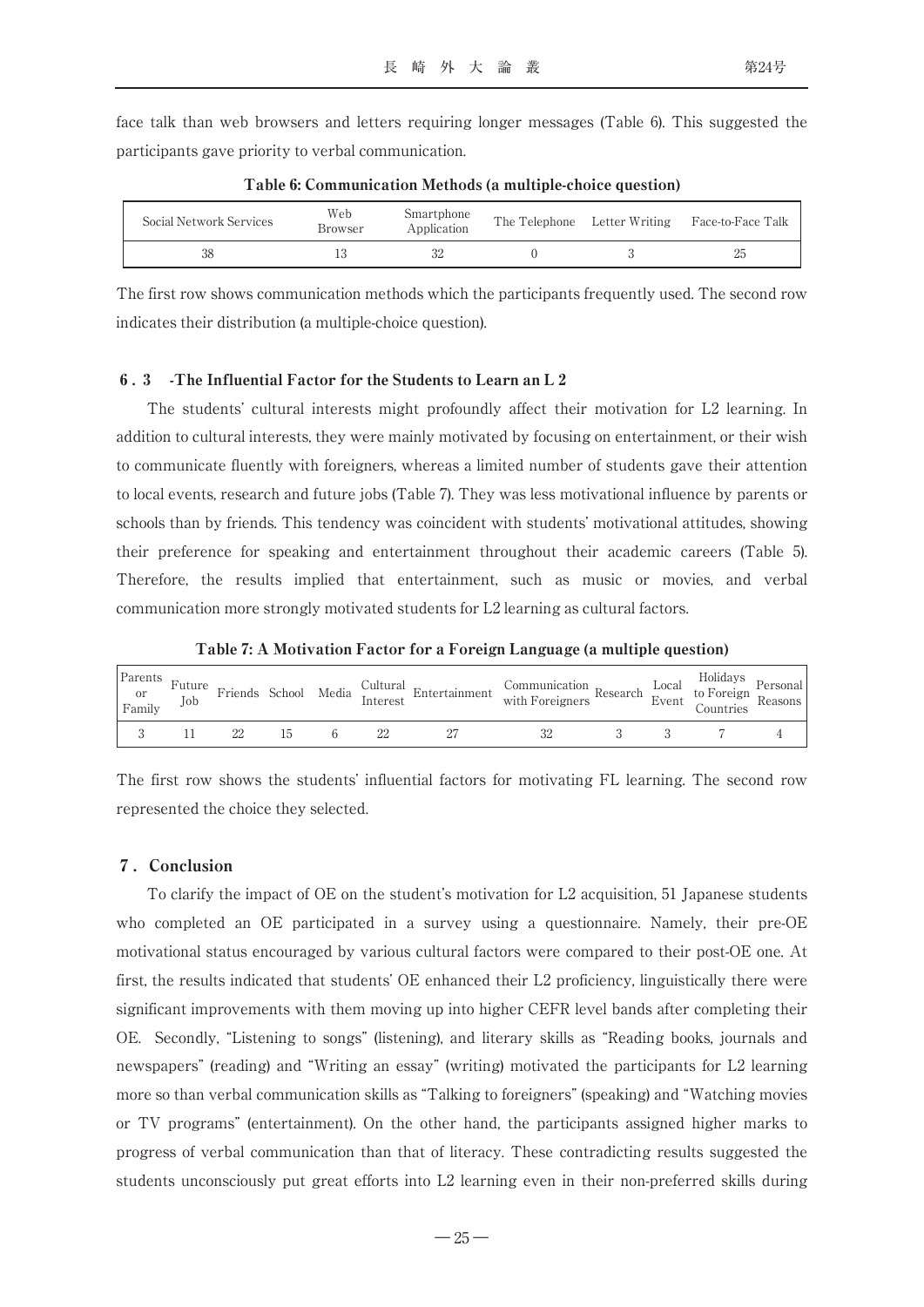their OE. Thirdly, the students' cultural interests in music, movies, and verbal communication were basically influential in their motivation for L2 learning. This result might have related to their attitudes towards L2 learning showing the preference for verbal communication pre-OE.

In conclusion, the participants showed strong progress in language acquisition after their OE was completed. In addition, cultural factors related to literacy had greater impacts on their motivation for learning post-OE completion, more so than entertainment and speaking factors, whereas the participants more prominently assume their progress in the latter skills. Therefore, the participants might have made great, unconscious efforts to improve literacy skills. A possible future study across multiple Japanese universities could present a more detailed and clearer situation of OE and language learning motivation for Japanese students.

#### References

- Anjomshoa, L., & Sadighi, F. (2015). The Importance of Motivation in Second Language Acquisition. International Journal on Studies in English Language and Literature. Vol. 3 (1), 126-137.
- Anderson, P. H., & Lawton, L. (2015). Student motivation to study abroad and their intercultural developemnet. The Interdisciplinary Journal of Study Abroad Vol.26, 38-52.
- Aubrey, S., & Nowlan, G. A. (2013). Effect of International Contact on L 2 Motivation: A Comparative Study. In T. M. Apple, D. D. Silva, & T. Feller, *Language Learning Motivation in Japan* (pp. 129-151). Bristol: Multilingual Matters.
- Chang, C. (2002). An overview of research on language learning motivation. The Archives of Far East College, 929-941.
- Dörnyei, Z. (2007). Qualitative, quantitative, and mixed methods research. In Research Methods in Applied Linguistics Quantitative, Qualitative, and Mixed Methodologies (24-47). Oxford University Press.
- Dwaik, R., & Shehadeh, A. (2010). Motivation Types among EFL College Students: Insight from the Palestinian Context. An-Najah Univ. J. of Res.(Humanities) Vol.24, 333-342.
- Ellis, R. (1997). Second Language Acquisition. Oxford University Press
- Guerrero, M. (2015). Motivation in Second Language Learning: Histrical Overview and Its Relevance in Public High School in Pasto, Colombia. HOW Journal 22(1), 95-106.
- Kusaba, K. (2017). Students' attitudes towards English Language Placemant Tests. The Journal of Nagasaki Univerity of Foreign Studies, 49-59.
- Lightbown, P. M., & Spada, N. (2013). Individual difference in second language learning. In How Language are Learned forth edition (pp. 75-79). Oxford: Oxford University Press.
- Mahadi, T. S., & Jafari, S. M. (2012). Motivation, Its Types, and Its Impacts in Language Learning. International Journal of Business Social Science Vol 3. Special Issue, 230-235.
- Matsumoto, M. (2009). Second language learners' motivation and their perceptions of teachers' motivation. Retrieved from Bond University ePublicatopns@bond:

http://epublications.bond.edu.au//hss\_pubs/348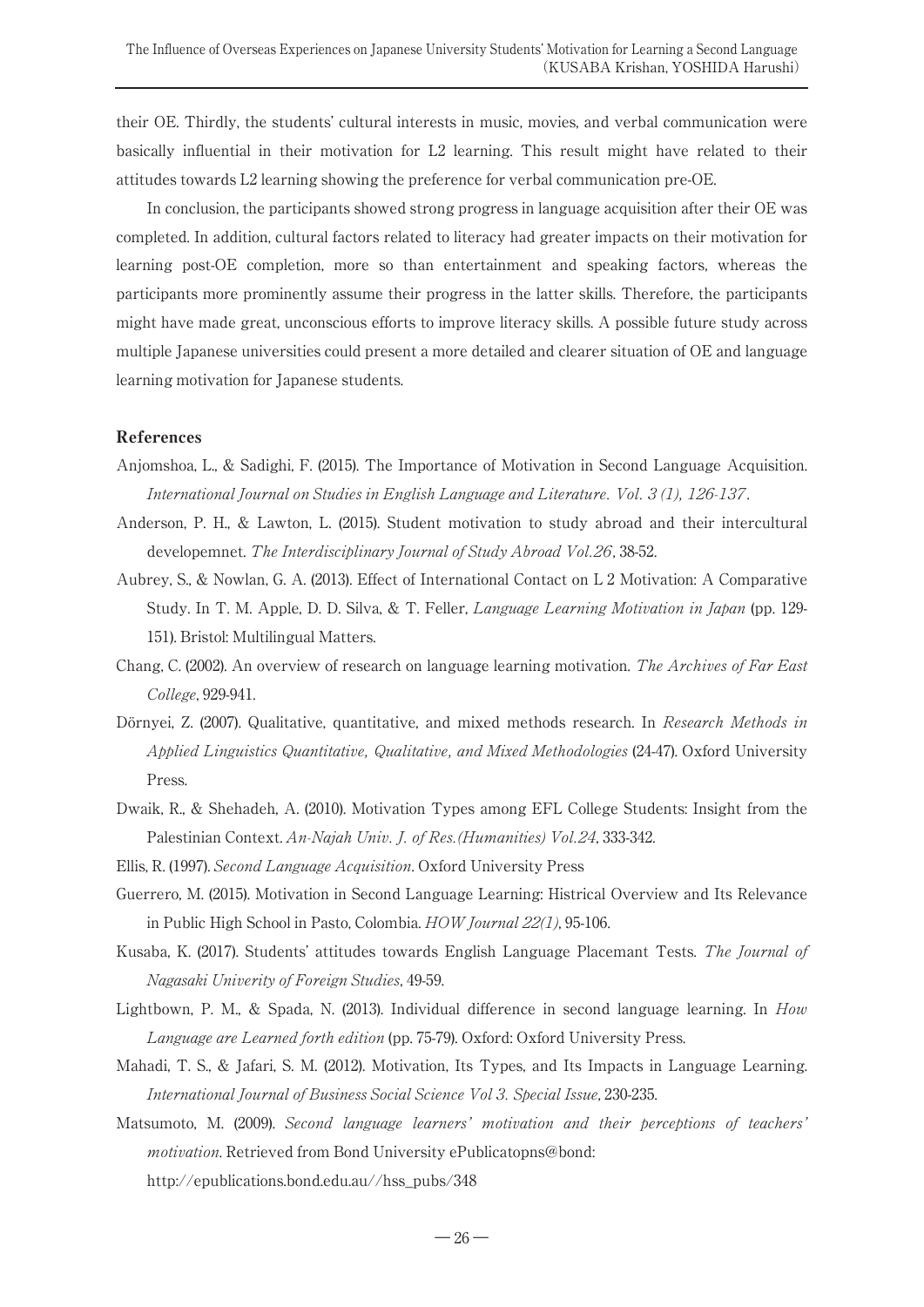- Nayan, S., Krishnasamy, N. H., & Shafie, A. L. (2014). A Cross-National Study of Motivation in Language Learning. International Journal of Information and Education Technology, 194-197.
- Polio, C. & Friedman, D. A. (2017). Understanding, evaluating, and conducting second language writing research. New York: Routledge
- Root, E. (1999). An introduction to motivation and learning strategies. In Motivation and Learning Strategies in a Foreign Language Settings: A Look at a Learner of Korean (pp. 1-8). Minneapolis: University of Minnesota.
- Ryan, M. R., & Deci, L. E. (2000a). "Intrinsic and extrinsic motivation: Classic definition and new dirctions". Comtemporary Educational Psychology Vol 25, 54-67.
- Ryan, R. M., & Deci, E. L. (2000b). Self-Determinant Theory and the Facilitation of Intrinsic Motivation, Social Development, and Well-Being. American Psychologist, 68-78.
- Ushioda, E. (2013). Foreign Language Motivation Research in Japan: An 'Insider' Pespective rom Outside Japan. In A. T. Matthew, S. D. Dexter, & F. Tenny, Language Learning Motivation in Japan (pp. 1-12). Bristol: Multilingual Matters.
- Vansteenkiste, M., Lens, W., & Deci, L. E. (2006). "Intrinsic vesus extrinsic goals contents in selfdetermination theory: Another look at the quality of academic motivation". *Educational* Psychology Vol.41, 19-31.
- Vicente, D., Eckhart, D. D., Oliveira, E. S., Krotz, J. L., Rosa, M. B., Chiavegatti, N. C., AntunesVierira, R., Kader, E. P. C. C. C. C., (2010). The Development of Instrumental English Activities Versus Learning Strategies. Disciplinarum. Scientia Vol.11, 137-147
- Yashima, T. (2013). Imagined L 2 Selves and Motivation for International Comunication. In M. T. Apple, D. D. Silva, & T. Fellner, Language Learning Motivation in Japan (pp. 35-53). Bristol: Multilingual Matters.
- Yung, K. W. (2013). Bridgeing the Gap: Motivation in Year One EAP Classroom. Hong Kong Journal of Applied Linguisrics Vol.14, 83-95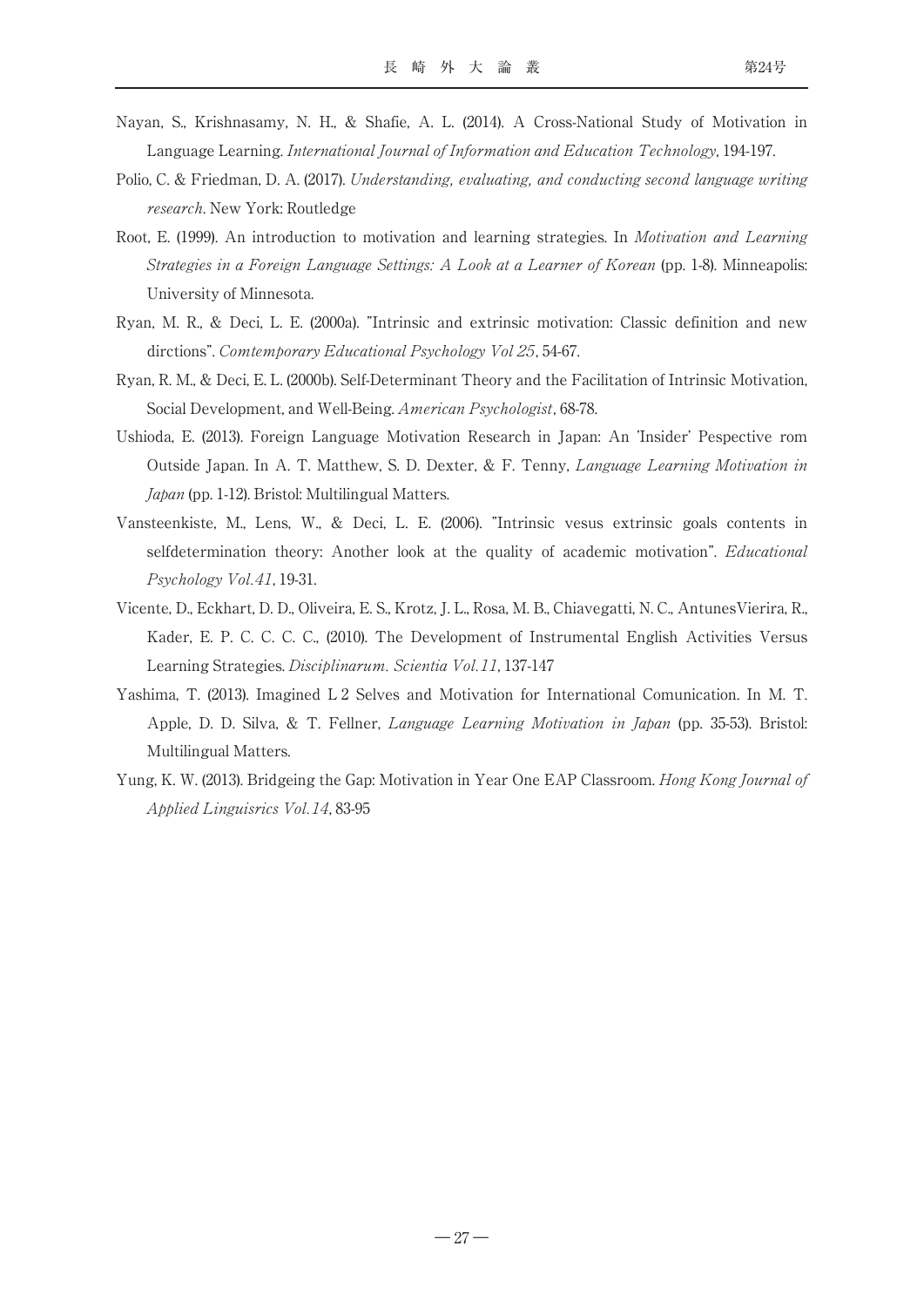Appendix

Please tick  $(\boxtimes)$  only <u>one</u> box for each question. 各質問に一つのボックスのみチェック (2) して下さい。

|         | <b>Section 1: General Information</b>                                                      |
|---------|--------------------------------------------------------------------------------------------|
| 1.      | 性別<br>男性<br>女性                                                                             |
| $2_{-}$ | 学年<br>1年生<br>2年生<br>3年生<br>4年生                                                             |
| 3.      | 年齢<br>20 歳以下<br>21-22 歳<br>23-24 歳<br>25 歳以上                                               |
| 4.      | 入学時の英語のレベル<br>Pre-A1 $/$ (1)<br>A1 / (2)<br>A2 / (3)<br>B1 / (4)<br>B2 / (5)<br>C1 / (ACE) |
| 5.      | 現在の英語のレベル<br>Pre-A1 $/$ (1)<br>C1 / (ACE)<br>A1 / (2)<br>A2 / (3)<br>B1 / (4)<br>B2 / (5)  |
| 6.      | 短期旅行経験<br>英語を母語とする国に旅行経験はありますか。                                                            |
| 未経験     | 短期旅行 (3日以内)<br>留学を除く長期旅行 (1週間以上)<br>中期旅行(4-6日間)                                            |
| 7.      | 留学経験<br>英語を母語とする国に留学経験はありますか。                                                              |
|         | 4週間以内<br>1-5 力月(1学期間)<br>1年以上<br>未経験<br>1年 (2学期間)                                          |
| 8.      | 英語の最重要技法<br>英語を学ぶ上で最も大切な技法はなんですか。                                                          |
|         | Speaking<br>Listening<br>Writing<br>Reading                                                |
| 9.      | 英語の重要でない技法<br>英語を学ぶ上で最も大切でない技法はなんですか。                                                      |
|         | Speaking<br>Listening<br>Writing<br>Reading                                                |
|         | 10. 目標の職場<br>将来目標とする職場は何ですか。                                                               |
|         | ホテル、旅行<br>商社、ビジネス<br>銀行、金融<br>通信<br>製造業                                                    |
|         | 警察、消防<br>公務員 (警察·消防以外)<br>教育, 研究<br>航空、運輸                                                  |
|         | NPO 法人<br>その他 (<br>)<br>通訳                                                                 |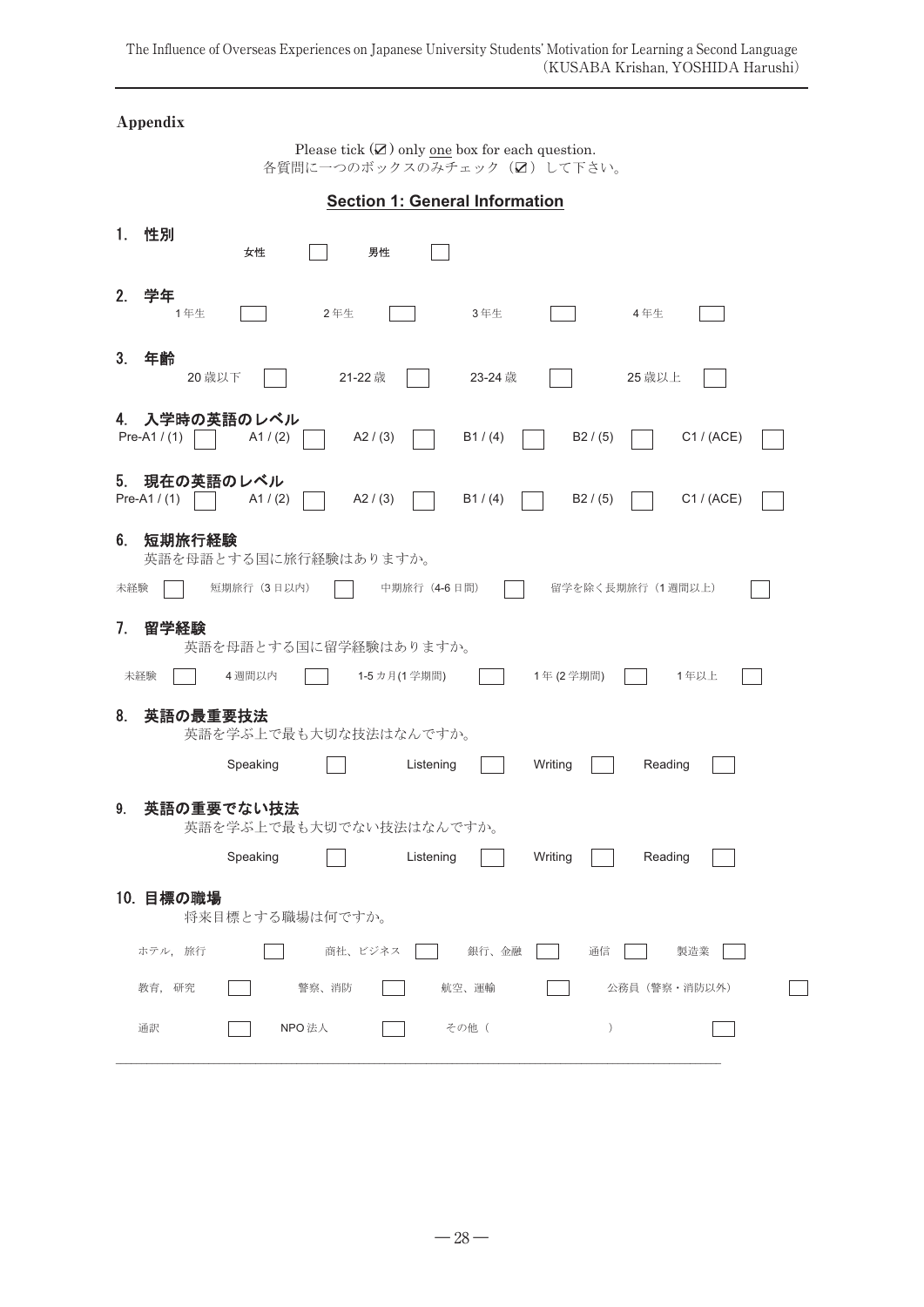#### **Section 2: Change in language acquisition level**

| 1.  |                     | 英語の在学中のレベルについて以下の問いにお答えください。<br>Questions 11 - 15: 一つの質問につき、5つの選択肢<br>大いに向上した 2. やや向上した 3. | 変わらない | 4. | やや下がった | 5. 大いに下がった |   |  |  |
|-----|---------------------|--------------------------------------------------------------------------------------------|-------|----|--------|------------|---|--|--|
|     |                     | Questions 11 - 15: Change in English Level                                                 |       |    |        |            |   |  |  |
|     | 例:英語のレベルがとても上ったと思う。 |                                                                                            |       |    |        |            | V |  |  |
| 11. |                     | あなたの英語のレベルは在学中に変わりましたか。                                                                    |       |    |        |            |   |  |  |
| 12. |                     | あなたのスピーキングレベルは在学中に変わりましたか。                                                                 |       |    |        |            |   |  |  |
| 13. |                     | あなたのライティングレベルは在学中に変わりましたか。                                                                 |       |    |        |            |   |  |  |
| 14. |                     | あなたのリスニングレベルは在学中に変わりましたか。                                                                  |       |    |        |            |   |  |  |
| 15. |                     | あなたのリーディングレベルは在学中に変わりましたか。                                                                 |       |    |        |            |   |  |  |

#### **Section 3: Attitudes towards language learning and cultural interests**

 $\_$  , and the state of the state of the state of the state of the state of the state of the state of the state of the state of the state of the state of the state of the state of the state of the state of the state of the

英語習得と文化への興味について以下の問いにお答えください。

#### **Question 16-19 :**複数回答選択

|                                          | 16. A Motivation Factor for Learning a Foreign Language<br>どんなことが外国語を学ぶ上でモチベーションを上げましたか。 |               |              |      |
|------------------------------------------|------------------------------------------------------------------------------------------|---------------|--------------|------|
| 両親・家族                                    | 将来の仕事<br>友人                                                                              | 学校(先生・カリキュラム) |              | メディア |
| 文化への興味                                   | 娯楽 (音楽・映画など)                                                                             | 外国人とコミュニケーション |              | 研究   |
| 地域の行事                                    | 外国への休暇旅行                                                                                 | その他の個人的な理由    |              |      |
| 17. Communication Methods:               | コミニュケーション・ツールとして主に何を使いますか。                                                               |               |              |      |
| SNS (フェイスブック等)                           | インターネット                                                                                  |               | 携帯アプリ (ライン等) | 固定電話 |
| 手紙、メッセージ                                 | 対話                                                                                       | その他(          |              |      |
| 18. Travel Interests<br>旅行しようという動機は何ですか。 |                                                                                          |               |              |      |
| 史跡を訪ねる                                   | 未知の食べ物に挑戦する                                                                              |               | コンサートに行く     | くつろぐ |
| ショッピング                                   | 国際的企業・組織の見学                                                                              | その他(          |              |      |
| 19. Problems when traveling abroad       | 海外生活で大変なことは何ですか。                                                                         |               |              |      |
| 言葉の障壁                                    | 外国語に埋没<br>食べ物の違い                                                                         | くつろぎ          | 常識の違い        | その他  |